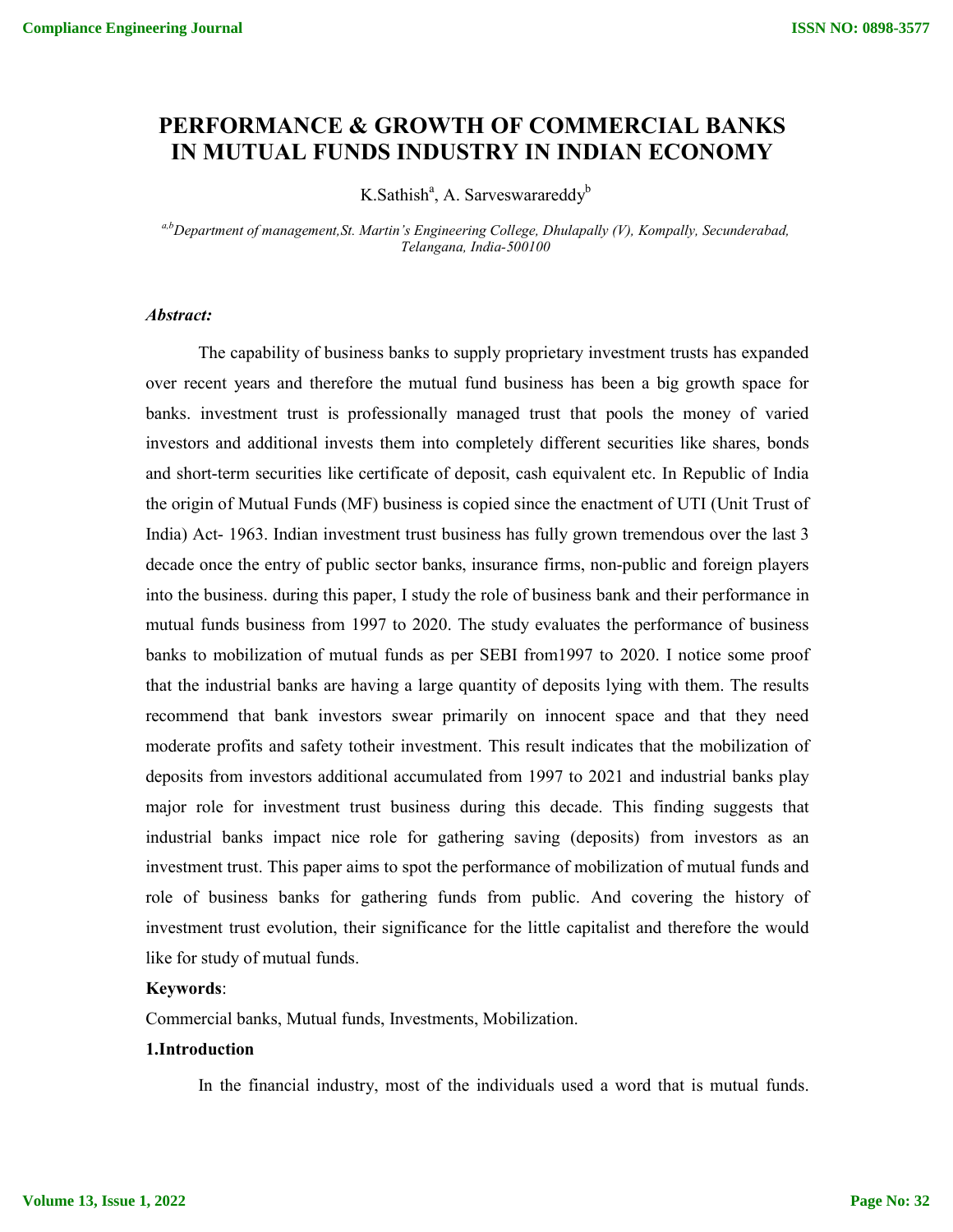investment trust thought was 1st utilized in Dutch republic within the year 1774 to the response to the monetary crisis in 1772-1773. And once mutual funds are introduced in USA with closed terminated mutual funds within the year 1890. The history of mutual funds in Republic of India is generally divided into completely different phases. Under the 1st portion, the investment trust company in Indiabegan in 1963 with the establishment of India's investor's portfolio, at the initiatives of the Government of India and India's banking company.

Secondary segment - 1987-1993 (Entry of Public Sector Funds), non-UTI, public sector mutual funds formed by government sector banks and the Indian Life Insurance Corporation (LIC) and the Indian General Insurance Corporation (GIC) were entered in 1987 (GIC). The primary non UTI investment trust developed in the Gregorian calendar month of 1987 was the SBI investment trust. Bank Investment Trust (1987), Full Service Geographic Area Bank Investment Trust (1989), Indian Bank Investment Trust (1989), Bank of the Republic of India (1990), Bank of Baroda Investment Trust (1992). In the Gregorian calendar month of 1989, LIC established its investment trust, while in December 1990, GIC established its investment trust. The investment trust company had assets at the top of 1993 below Rs. 47,004 management (Crores).

Third portion - 1993-2003 (Entry of personal sector funds) A replacements period began in the Indian investment trust company with the entry of private sector funds in 1993, offering a broader range of family interest to Investors in India. 1993 was also the year in which the main investment trust guidelines emerged into use, under which all mutual funds had to be registered and regulated, excluding UTI. The primary non-public sector investment trust listed in the Gregorian calendar month of 1993 was the former Kothari Pioneer (now merged with Franklin Templeton).

In 1996, additional detailed and updated investment trust regulations were replaced by the 1993 SEBI(Mutual Fund) rules. The company currently operates under the 1996 SEBI (Mutual Fund) rules.

There were 33 mutual funds of overall assets of Rs. 1,21,805 crores, as at the top of the Gregorian calendar period 2003. Just before to various mutual funds, the investment trust of the Government of India with Rs. 44,541 crores of assets under management was a medium.

Section Four - As of February 2003, UTI was split into two different bodies in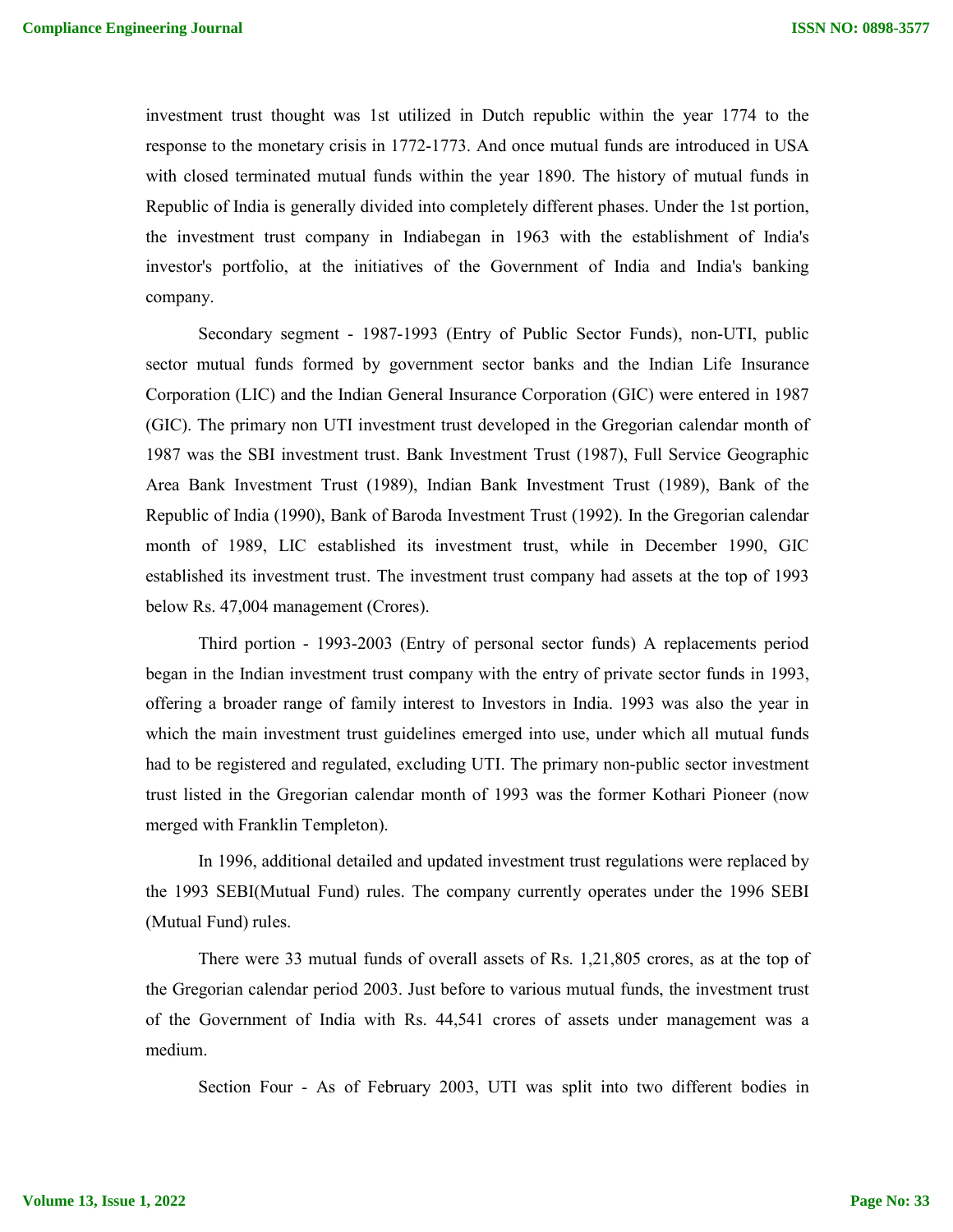February 2003, following the abolition of the investment trust under the Republic of India Act 1963. One would be that the investment trust organization of the Republic of India with assets under management of Rs. 29,835 crores since at the top of the Gregorian calendar period 2003, generally reflecting the assets folks 64 theme, assured of different programmes coming and sure. The investment trust undertaking necessary by the Republic of India, operating below the associate degree administrator and below the standards regulations set by the Government of the Republic of India, does not revert below the compass of the regulations of the investment trust.

The second is that, provided by SBI, PNB, BOB and LIC, the UTI investment trust. It is registered with SEBI and operates under the guidelines of the investment trust. The investment trust enterprise has joined its present section of consolidation and development with the bifurcation of the former UTI that had in March 2000 quite Rs. 76,000 crores of assets under management and with the matching of a UTI investment trust, conforming to the SEBI investment trust laws, and with latest merger and acquisition dropping down among extremely separate non-public sector funds.

Following the world melt-down within the year 2009, securities markets everywhere the globe had tanked so was the case in Republic of India. Most investors UN agency had entered the capital market throughout the height, had lost cash and their religion in medium frequency product was agitated greatly. The ending of Entry Load by SEBI, let alone the after-effects of the world monetary crisis, gathered the adverse impact on the Indian medium frequency business, that struggled to recover and rework itself for over 2 years, in a trial to take care of its economic viability that is obvious from the sluggish growth in medium frequency business FTO between 2010 to 2013.

Mutual funds are monetary intermediaries' role for collect the savings (deposits) of investors and invest them in a very massive and well outlined portfolio of economic assets with a read to scale back risks and to maximize the financial gain and capital appreciation for distribution to the investors. Mutual Funds are formed as establishments for providing tiny capitalist with avenues of investment within the capital market

Mutual Funds came in India with the institution of investment trust of India (UTI) in 1963. The UTI was set to mobilize the savings of the community and channelize them into productive ventures. the expansion within the business of UTI, particularly throughout the eighties has been spectacular. With the read to produce a wider option to tiny capitalist, the Govt. of India amended Banking Regulation Act in 1987 to allow industrial banks to launch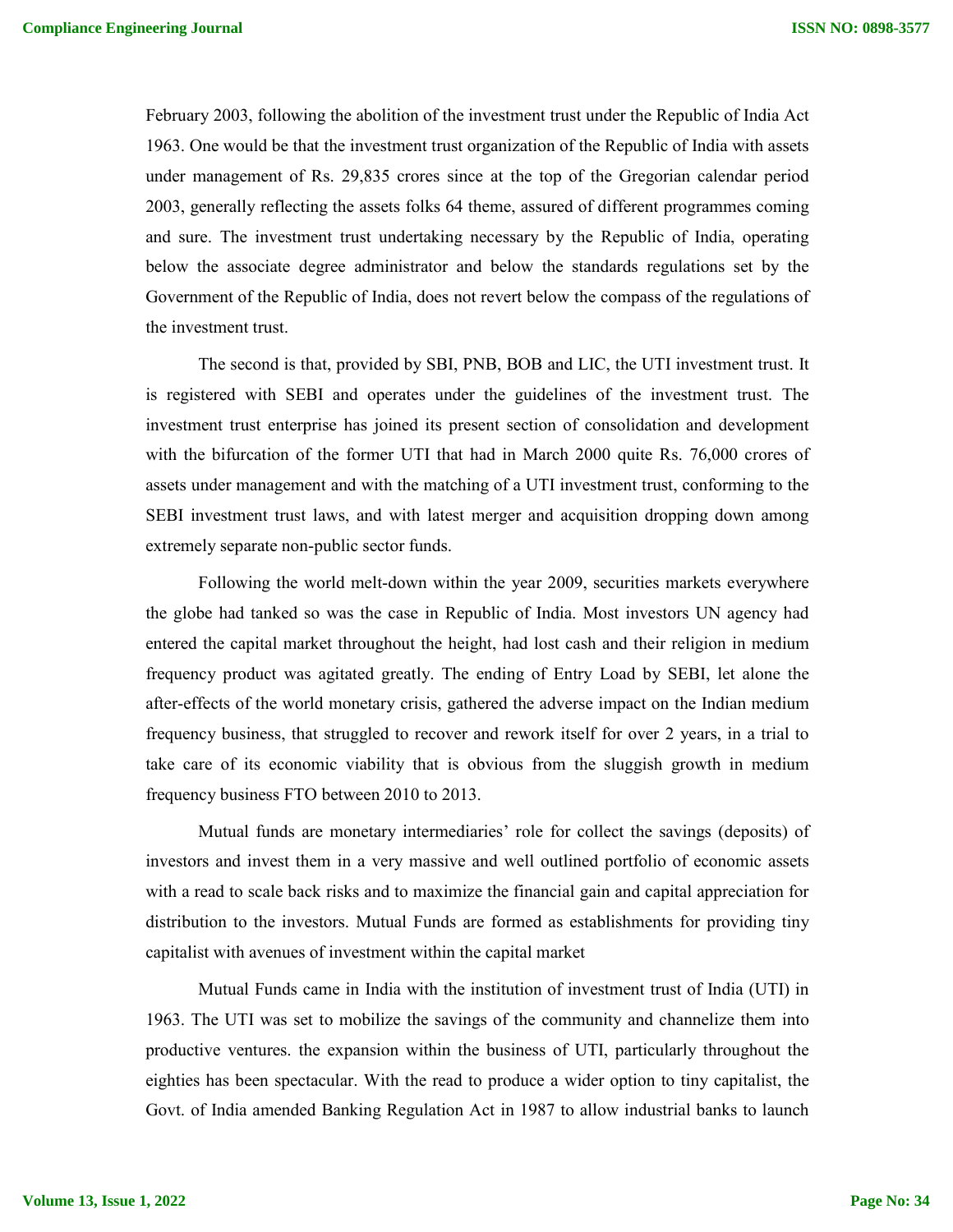mutual funds in India. Considering the very fact that the unit sector features a dominant share within the mixture web savings of the economy, banks in their look for mobilizing the community savings into productive avenues have found in mutual funds a remunerative chance. The depository financial institution of Republic of India (SBI) was the primary Bank to launch a investment trust known as SBI investment trust in Gregorian calendar month, 1987

After a quiet starting within the investment trust business lay dormant until 1987 primarily as a result of it absolutely was monopolized by one establishment i.e. UTI and therefore the word 'investment trust' had not very gained currency. But once the entry of 5 public sector banks and 2 insurance firms within the investment trust business since 1987 the state of affairs has undergone an exceptional modification and investment trust as a monetary instrument is turning into in style and awareness of investors towards this investment outlet is step by step increasing.

#### **2. PURPOSE OF THE STUDY:**

After existence of UTI the mutual funds industry are played a major role. And during this era industrial banks are shows additional curious about investment trust business. Once the modification of the bank regulation act in 1987 the industrial banks has emerged because the major contributions for mobilizing savings in investment trust business. It's been quite 3 decades since the industrial bank's deals with investment trust business. The target of business banks were their own customers and its reach to rural and concrete areas. They have to gather additional saving from customers. Public sector industrial banks like depository financial institution of India played tremendous role for gathering savings and growth of investment trust business. At the beginning they facing low savings however once a distinguished player in investment trust business. Thus, I study the performance of 'Commercial banks in Indian investment trust businesses.

# **3.OBJECTIVES:**

1. We've see the state of affairs of deposits gathered by the industrial banks and the way the funds raised by the shoppers as a mutual funds schemes.

2. To compare the funds raised by the shoppers from different pattern of investors of mutual funds business in Republic of India.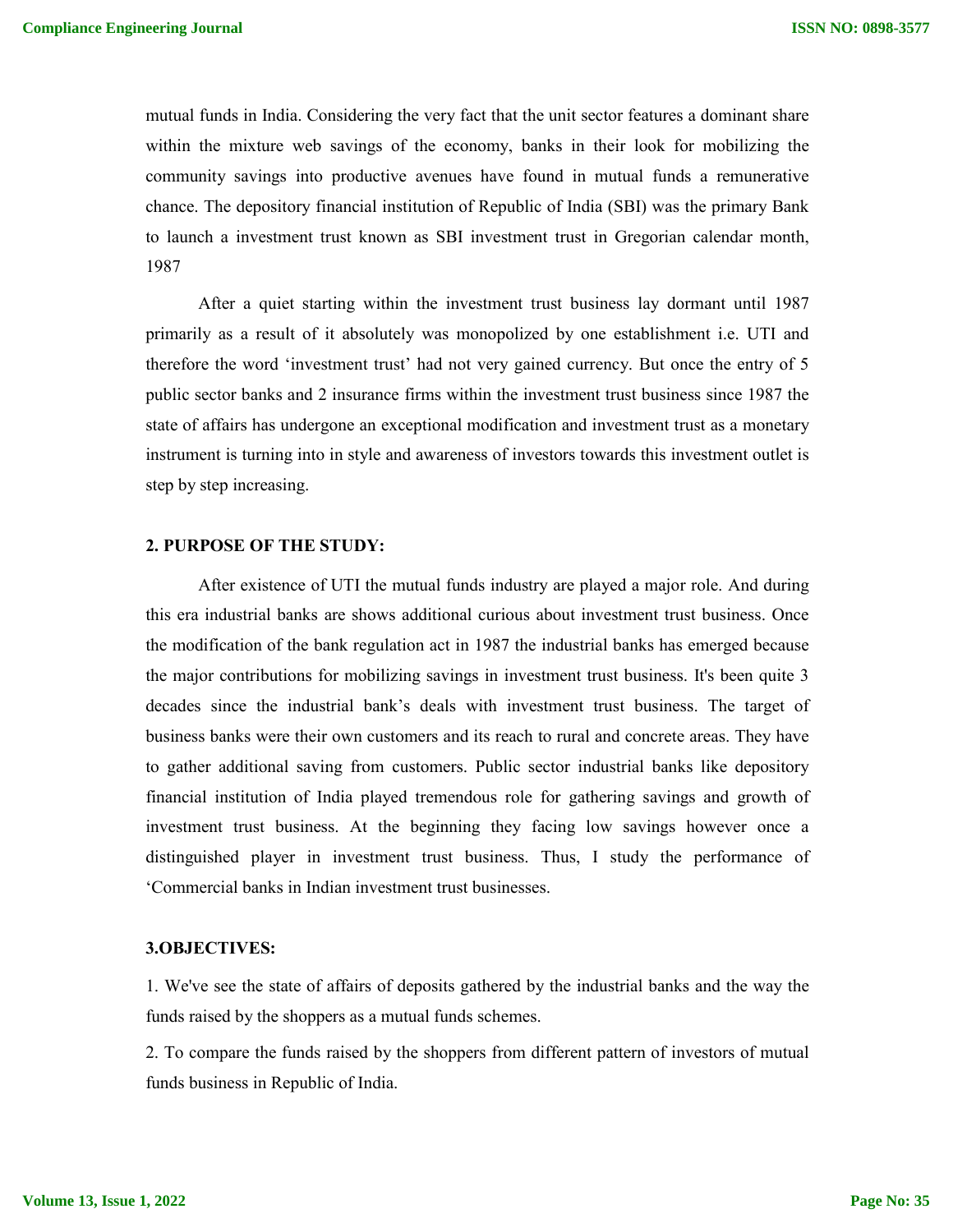3. To check the performance of business banks within the banking system in India.

#### **4.SCOPE OF THE STUDY:**

After existence of UTI in 1963 and the 'Banking regulations amendment act 1987' the commercial banks were permitted to enter in mutual funds business. SBI was the first bank to entered into this industry. Thus the study covers the period from 1997 to 2020. And its concentrate on for gathering savings from public. However, the industrial banks were contend a job for gathering funds. Comparison of deposits from industrial banks to different areas. The performance of total deposits mobilized by industrial banks and compared with different players in business like investment trust of Republic of India and personal sector mutual funds firms. For this comparison I take whole industries for study.

### **5.METHODOLOGY AND DATA SOURCES:**

This study is based on secondary data only and it is an exploratory. the info revealed frequently by Securities and Exchange Board of Republic of India (SEBI) Reserve Bank of India (RBI), SBI and different industrial banks, and different distinguished organization and associations has been taken. Data concerning deposit mobilization of business banks has been collected from the Press Releases, Annual Reports and different periodicals and publications of the industrial banks engaged in investment trust business.

The monetary newspaper notably The Economic Times, the Business commonplace and therefore the bulletins, periodicals and different publications of varied investment trust associations has been consulted for the required knowledge and data

#### **6.DATA ANALYSIS:**

| <b>DEPOSITS OF SCHEDULED COMMERCIAL BANKS</b>                               |              |        |        |                                |        |          |              |         |  |
|-----------------------------------------------------------------------------|--------------|--------|--------|--------------------------------|--------|----------|--------------|---------|--|
| (Amount in ₹ Billion)                                                       |              |        |        |                                |        |          |              |         |  |
|                                                                             |              |        |        | (No. of Accounts in Thousands) |        |          |              |         |  |
| Year<br><b>Deposits</b>                                                     |              |        |        |                                |        |          |              |         |  |
|                                                                             |              | Rural  |        | Semi Urban                     |        | Urban    | Metropolitan |         |  |
|                                                                             | No. of       | Amount | No. of | Amount                         | No. of | Amount   | No. of       | Amount  |  |
| Outstand<br><b>Outstand</b><br>Outstand<br>Accou<br>Accou<br>Accou<br>Accou |              |        |        |                                |        | Outstand |              |         |  |
|                                                                             |              |        |        |                                |        |          |              |         |  |
|                                                                             | nts          | ing    | nts    | ing                            | nts    | ing      | nts          | ing     |  |
|                                                                             | $\mathbf{2}$ | 3      |        | 5                              | 6      | 7        | 8            | 9       |  |
| 1996                                                                        | 112904       | 613.13 | 109416 | 831.87                         | 88452  | 955.66   | 81238        | 1860.53 |  |
| 1997                                                                        | 116693       | 737.70 | 110129 | 980.45                         | 88645  | 1125.78  | 81112        | 2161.64 |  |

**Table 1: Savings deposits with Scheduled Commercial Banks**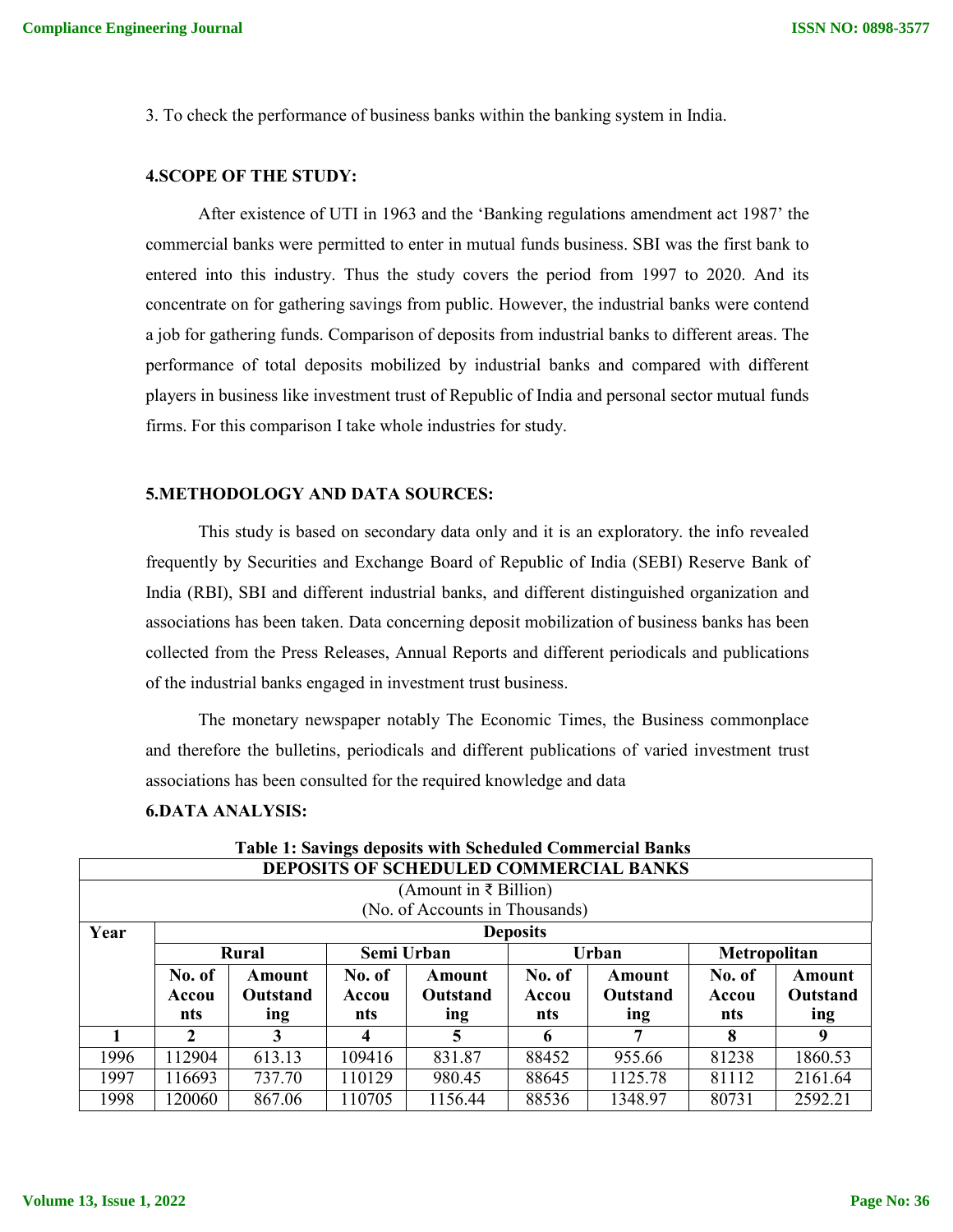| 1999          | 122660                                                                  | 1026.97  | 112376 | 1360.52  | 89533  | 1601.81  | 81339  | 2992.38  |
|---------------|-------------------------------------------------------------------------|----------|--------|----------|--------|----------|--------|----------|
| 2000          | 125852                                                                  | 1205.39  | 114109 | 1619.72  | 89831  | 1889.63  | 83023  | 3499.45  |
| 2001          | 131723                                                                  | 1394.31  | 116400 | 1861.88  | 92769  | 2178.33  | 87137  | 4059.81  |
| 2002          | 133000                                                                  | 1594.23  | 117394 | 2149.90  | 94622  | 2554.78  | 94975  | 4935.01  |
| 2003          | 136733                                                                  | 1765.02  | 117537 | 2417.57  | 96099  | 2905.03  | 95711  | 5674.33  |
| 2004          | 138760                                                                  | 1950.82  | 120651 | 2682.17  | 99571  | 3302.96  | 98176  | 7176.79  |
| 2005          | 141908                                                                  | 2131.04  | 125198 | 2956.85  | 101376 | 3748.91  | 98310  | 8631.34  |
| 2006          | 139570                                                                  | 2260.61  | 121664 | 3022.13  | 106172 | 4308.13  | 117692 | 11320.87 |
| 2007          | 149663                                                                  | 2530.14  | 132808 | 3573.95  | 113422 | 5325.92  | 123306 | 14540.43 |
| 2008          | 168034                                                                  | 3034.23  | 148361 | 4302.80  | 128021 | 6576.99  | 137241 | 18585.44 |
| 2009          | 199695                                                                  | 3639.10  | 169725 | 5297.58  | 142272 | 8229.14  | 150611 | 22053.99 |
| 2010          | 224155                                                                  | 4203.38  | 189457 | 6140.47  | 152323 | 9449.92  | 168934 | 25816.52 |
| 2011          | 250254                                                                  | 4932.66  | 212043 | 7168.31  | 168037 | 11105.13 | 179796 | 30689.41 |
| 2012          | 283072                                                                  | 5731.86  | 239951 | 8425.45  | 180626 | 12725.92 | 199551 | 33899.21 |
| 2013          | 335347                                                                  | 6698.89  | 283990 | 9791.94  | 203091 | 14970.13 | 222677 | 38665.25 |
| 2014          | 406624                                                                  | 7871.51  | 340522 | 11410.77 | 231521 | 17140.10 | 248043 | 43134.83 |
| 2015          | 493970                                                                  | 9156.76  | 404661 | 13172.51 | 266228 | 19649.01 | 275033 | 47242.83 |
| 2016          | 576171                                                                  | 10089.41 | 470711 | 14772.12 | 297715 | 21505.76 | 301519 | 49628.02 |
| 2017          | 604231                                                                  | 11219.66 | 540510 | 17306.89 | 317461 | 22489.18 | 364447 | 56284.55 |
| 2018          | 642225                                                                  | 12097.86 | 568453 | 18513.68 | 327037 | 24374.97 | 373786 | 59357.98 |
| 2019          | 667460                                                                  | 13572.93 | 588847 | 20607.48 | 338747 | 26970.52 | 377664 | 65239.13 |
| 2020          | 704881                                                                  | 15054.54 | 616679 | 22689.68 | 350190 | 29694.73 | 397298 | 70047.60 |
| <b>Source</b> | Basic Statistical Results in India of Scheduled Commercial Banks, DSIM. |          |        |          |        |          |        |          |

From the above table shows that commercial banks gathering vast amount of savings from investors. The rate of growth increased over two decades. In 1996 all the areas rural, urban, semi urban and metropolitan were increased hugely from 1996 to 2020. The savings lying with industrial banks in metropolitan is 70047 Billion and conjointly altogether the areas like rural, semi urban and concrete accumulated staggeringly. Now, we have seen amount of net resources mobilized by the MF.

|  |  | <b>Table 2: Gross Mobilization by Mutual Funds</b> |
|--|--|----------------------------------------------------|
|  |  |                                                    |

| <b>TABLE 2: MOBILIZED NET CAPITAL BY MUTUAL FUNDS</b> |             |                                       |                           |                         |                                     |  |  |  |  |
|-------------------------------------------------------|-------------|---------------------------------------|---------------------------|-------------------------|-------------------------------------|--|--|--|--|
|                                                       | (₹ Billion) |                                       |                           |                         |                                     |  |  |  |  |
| Year                                                  | <b>UTI</b>  | <b>Bank-sponsored</b><br>mutual funds | <b>FI-sponsored</b><br>MF | Private<br>sector<br>MF | <b>Total</b><br>$(2 \text{ to } 5)$ |  |  |  |  |
|                                                       | ∍           | 3                                     |                           |                         | 6                                   |  |  |  |  |
| 1996-1997                                             | $-30.43$    | 0.07                                  | 1.37                      | 8.64                    | $-20.35$                            |  |  |  |  |
| 1997-1998                                             | 28.75       | 2.37                                  | 2.04                      | 7.49                    | 40.65                               |  |  |  |  |
| 1998-1999                                             | 1.70        | $-0.89$                               | 5.47                      | 20.67                   | 26.95                               |  |  |  |  |
| 1999-2000                                             | 45.48       | 3.36                                  | 2.96                      | 169.38                  | 221.18                              |  |  |  |  |
| 2000-2001                                             | 3.22        | 2.49                                  | 12.73                     | 92.92                   | 111.36                              |  |  |  |  |
| 2001-2002                                             | $-72.84$    | 8.63                                  | 4.06                      | 161.34                  | 101.19                              |  |  |  |  |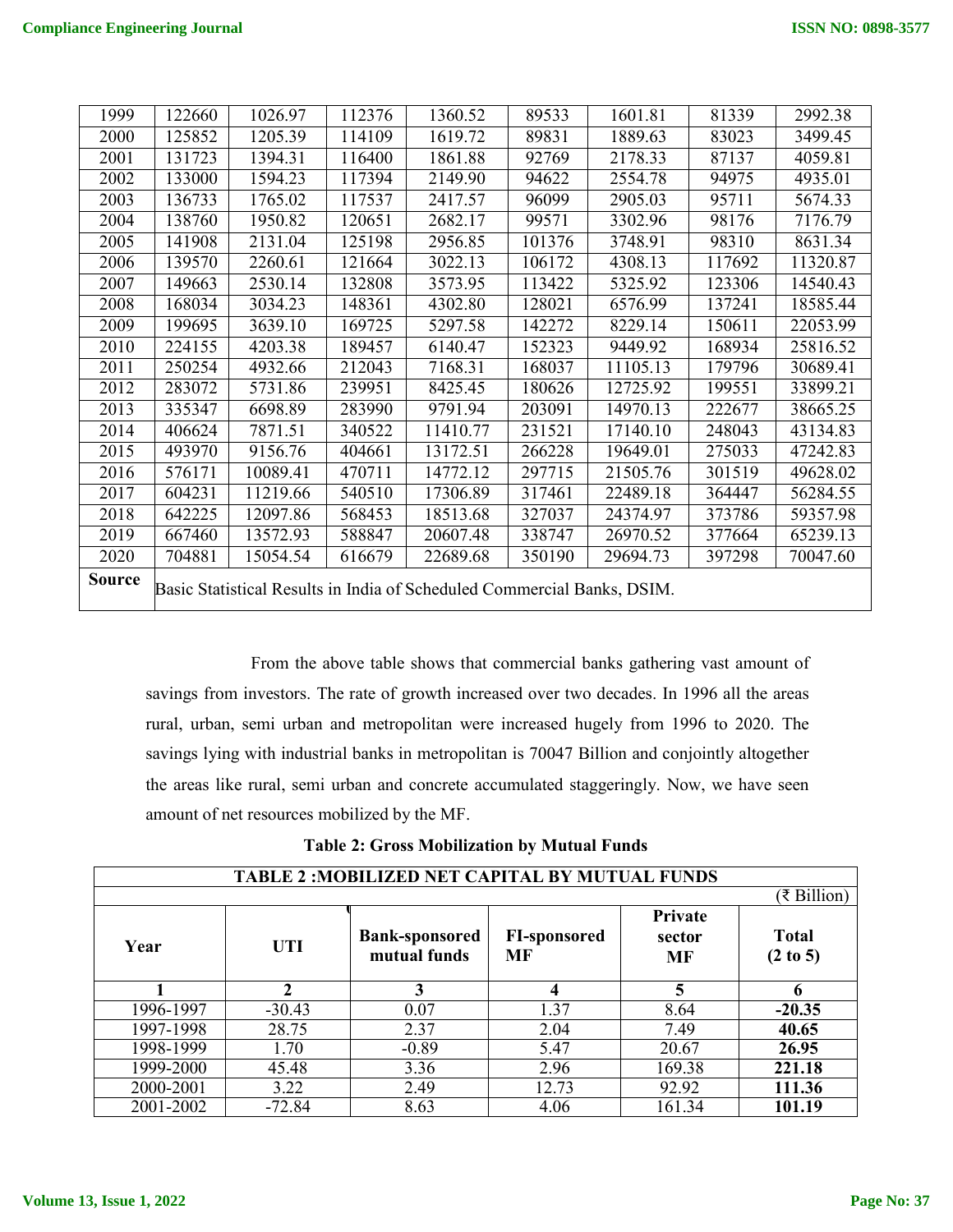| 2002-2003   | $-94.34$                                                                              | 10.33                                                                                   | 8.61                | 121.22    | 45.82     |  |  |  |
|-------------|---------------------------------------------------------------------------------------|-----------------------------------------------------------------------------------------|---------------------|-----------|-----------|--|--|--|
| 2003-2004   | 10.50                                                                                 | 45.26                                                                                   | 7.87                | 415.10    | 478.73    |  |  |  |
| 2004-2005   | $-24.67$                                                                              | 7.06                                                                                    | $-33.84$            | 79.33     | 27.88     |  |  |  |
| 2005-2006   | 34.24                                                                                 | 53.65                                                                                   | 21.12               | 415.81    | 524.82    |  |  |  |
| 2006-2007   | 73.26                                                                                 | 30.33                                                                                   | 42.26               | 794.77    | 940.62    |  |  |  |
| 2007-2008   | 106.78                                                                                | 75.97                                                                                   | 21.78               | 1382.24   | 1586.77   |  |  |  |
| 2008-2009   | $-41.12$                                                                              | 44.89                                                                                   | 59.54               | $-305.38$ | $-242.08$ |  |  |  |
| 2009-2010   | 156.53                                                                                | 98.55                                                                                   | 48.71               | 479.68    | 783.47    |  |  |  |
| 2010-2011   | $-166.36$                                                                             | 13.04                                                                                   | $-169.88$           | $-162.81$ | $-486.00$ |  |  |  |
| 2011-2012   | $-31.79$                                                                              | 3.89                                                                                    | $-30.98$            | $-395.25$ | $-454.13$ |  |  |  |
| 2012-2013   | 46.29                                                                                 | 67.08                                                                                   | 22.41               | 652.84    | 788.62    |  |  |  |
| 2013-2014   | 4.01                                                                                  | 48.45                                                                                   | $\overline{2}$ 5.72 | 467.61    | 545.79    |  |  |  |
| 2014-2015   | $-12.78$                                                                              | $-7.00$                                                                                 | $-10.45$            | 1059.03   | 1028.80   |  |  |  |
| 2015-2016   | 154.16                                                                                | 275.76                                                                                  | 10.09               | 870.04    | 1310.05   |  |  |  |
| 2016-2017   | 201.46                                                                                | 448.50                                                                                  | 64.34               | 2719.87   | 3434.17   |  |  |  |
| 2017-2018   | $-12.61$                                                                              | 453.70                                                                                  | $-44.70$            | 2325.87   | 2722.26   |  |  |  |
| 2018-2019   | $-24.96$                                                                              | 506.92                                                                                  | $-31.81$            | 646.88    | 1097.02   |  |  |  |
| 2019-2020   | $-77.17$                                                                              | 709.58                                                                                  | $-5.39$             | 245.95    | 872.97    |  |  |  |
| 2020-2021 P | 127.10                                                                                | 720.39                                                                                  | 14.80               | 1279.03   | 2141.32   |  |  |  |
| Notes :     |                                                                                       | 1. That 2020-2021 data is provisional.                                                  |                     |           |           |  |  |  |
|             |                                                                                       | 2. Data is the gross value of net sales under all national schemes for UTI. The July-   |                     |           |           |  |  |  |
|             |                                                                                       | June period is relevant to data between 1977-78 to 1990-91 for UTI. The 1996-97         |                     |           |           |  |  |  |
|             | data exclude re-investment sales. Net face value (excluding premium) sales statistics |                                                                                         |                     |           |           |  |  |  |
|             |                                                                                       | for 1993-1994, 1994-1995, 1996-1997, 1997-1998, 1998-1999, 1999-2000, 2000-             |                     |           |           |  |  |  |
|             |                                                                                       | 2001 and 2001-2002 are ₹74.53 billion, ₹68 billion, ₹28.77 billion, ₹8.55 billion,      |                     |           |           |  |  |  |
|             | ₹ 25.92 billion, ₹ 13 billion, ₹ 57.62 billion, ₹ 12.01 billion and ₹ 61.19 billion,  |                                                                                         |                     |           |           |  |  |  |
|             | respectively.                                                                         |                                                                                         |                     |           |           |  |  |  |
|             |                                                                                       | 3. The UTI 2003-2004 data relates to the UTI Mutual Fund for the duration from 01       |                     |           |           |  |  |  |
|             |                                                                                       | February 2003 to 31 March 2004, the first year of activity following the bifurcation of |                     |           |           |  |  |  |
|             |                                                                                       | the former UTI into the UTI Mutual Fund and the Unit Trust of India Stated              |                     |           |           |  |  |  |
|             |                                                                                       | Undertaking. Subsequent annual details (from 2004-2005 onwards) relates only to the     |                     |           |           |  |  |  |
|             | UTI Mutual Fund.                                                                      |                                                                                         |                     |           |           |  |  |  |
|             |                                                                                       |                                                                                         |                     |           |           |  |  |  |
| Source:     | UTI and Respective Mutual Funds.                                                      |                                                                                         |                     |           |           |  |  |  |

From the above table we have to see that the commercial banks not have been increased steady, If When we compared to private sector mutual funds .in the year 1996-1997 to 2004- 2005 the growth is going up and down but after 2005-2006 to 2007-2008 the growth is increased gradually. But when we compared to private sector mutual funds is not good. When we have seen private sector mutual funds from1996-1997 to 2007-2008 the growth increased higher level but after 2008-2009 it not steady if going for up and down after it is moved to higher growth. But overly we are comparing to the unit trust of India and private sector mutual funds from 1996-1997 to 2017-2018 private sectors have the major part.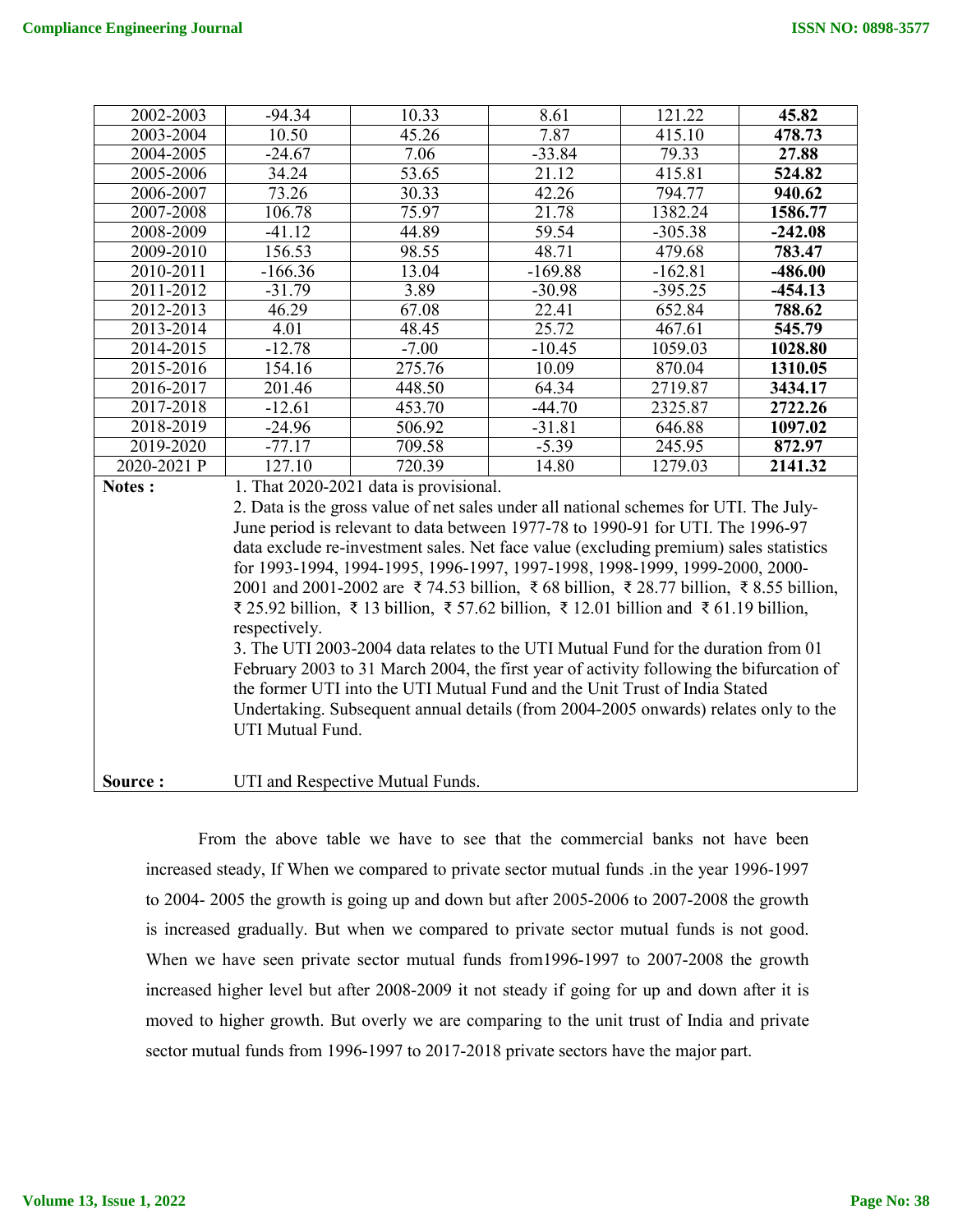| <b>TABLE 3: NBFCs AGGREGATE PUBLIC DEPOSITS</b>                                                                                       |                                                                                                                                                                                |             |                                                   |             |                                                                      |  |  |
|---------------------------------------------------------------------------------------------------------------------------------------|--------------------------------------------------------------------------------------------------------------------------------------------------------------------------------|-------------|---------------------------------------------------|-------------|----------------------------------------------------------------------|--|--|
| (Amount in ₹ Billion)                                                                                                                 |                                                                                                                                                                                |             |                                                   |             |                                                                      |  |  |
|                                                                                                                                       | <b>NBFCs</b>                                                                                                                                                                   |             | <b>RNBCs</b>                                      |             |                                                                      |  |  |
| <b>Year (End-March)</b>                                                                                                               | Number of<br>Number of<br><b>Public</b><br><b>Public</b><br><b>Reporting</b><br><b>Reporting</b><br><b>Deposits</b><br><b>Deposits</b><br><b>Companies</b><br><b>Companies</b> |             | <b>Total Public</b><br><b>Deposits</b><br>$(C+F)$ |             |                                                                      |  |  |
| $\mathbf{A}$                                                                                                                          | $\bf{B}$                                                                                                                                                                       | $\mathbf C$ | ${\bf E}$                                         | $\mathbf F$ | G                                                                    |  |  |
| 1997-1998                                                                                                                             | 1420                                                                                                                                                                           | 135.72      | $\overline{9}$                                    | 102.49      | 238.21                                                               |  |  |
| 1998-1999                                                                                                                             | 1536                                                                                                                                                                           | 97.85       | $\overline{11}$                                   | 106.44      | 204.28                                                               |  |  |
| 1999-2000                                                                                                                             | 996                                                                                                                                                                            | 83.38       | 9                                                 | 110.04      | 193.43                                                               |  |  |
| 2000-2001                                                                                                                             | 974                                                                                                                                                                            | 64.59       | 7                                                 | 116.25      | 180.85                                                               |  |  |
| 2001-2002                                                                                                                             | $\overline{905}$                                                                                                                                                               | 59.33       | 5                                                 | 128.89      | 188.21                                                               |  |  |
| 2002-2003                                                                                                                             | 870                                                                                                                                                                            | 50.35       | 5                                                 | 150.65      | 201.00                                                               |  |  |
| 2003-2004                                                                                                                             | 774                                                                                                                                                                            | 43.17       | $\overline{3}$                                    | 153.27      | 196.44                                                               |  |  |
| 2004-2005                                                                                                                             | 700                                                                                                                                                                            | 39.26       | $\overline{3}$                                    | 166.00      | 205.26                                                               |  |  |
| 2005-2006                                                                                                                             | 428                                                                                                                                                                            | 24.48       | $\overline{\mathbf{3}}$                           | 201.75      | 226.22                                                               |  |  |
| 2006-2007                                                                                                                             | 401                                                                                                                                                                            | 20.77       | $\overline{3}$                                    | 226.22      | 246.99                                                               |  |  |
| 2007-2008                                                                                                                             | 364                                                                                                                                                                            | 20.42       | $\overline{2}$                                    | 223.58      | 244.00                                                               |  |  |
| 2008-2009                                                                                                                             | 336                                                                                                                                                                            | 19.71       | $\overline{2}$                                    | 195.95      | 215.65                                                               |  |  |
| 2009-2010                                                                                                                             | 308                                                                                                                                                                            | 28.31       | $\overline{2}$                                    | 145.21      | 173.52                                                               |  |  |
| 2010-2011                                                                                                                             | 297                                                                                                                                                                            | 40.98       | $\overline{2}$                                    | 79.02       | 120.02                                                               |  |  |
| 2011-2012                                                                                                                             | 271                                                                                                                                                                            | 57.35       | $\overline{2}$                                    | 42.65       | 100.01                                                               |  |  |
| 2012-2013                                                                                                                             | 254                                                                                                                                                                            | 70.85       | $\overline{2}$                                    | 38.17       | 109.02                                                               |  |  |
| 2013-2014                                                                                                                             | 240                                                                                                                                                                            | 108.08      | $\overline{2}$                                    | 35.82       | 143.90                                                               |  |  |
| 2014-2015                                                                                                                             | 220                                                                                                                                                                            | 289.41      | $\overline{2}$                                    | 31.83       | 321.23                                                               |  |  |
| 2015-2016                                                                                                                             | 202                                                                                                                                                                            | 270.69      | $\mathbf{1}$                                      | 15.58       | 286.27                                                               |  |  |
| 2016-2017                                                                                                                             | 178                                                                                                                                                                            | 306.24      | $\mathbf{1}$                                      | 15.52       | 321.76                                                               |  |  |
| 2017-2018                                                                                                                             | 168                                                                                                                                                                            | 304.39      | $\mathbf{1}$                                      | 15.50       | 319.89                                                               |  |  |
| 2018-2019                                                                                                                             | 81                                                                                                                                                                             | 400.58      | $\mathbf{1}$                                      | 15.47       | 416.05                                                               |  |  |
| 2019-2020                                                                                                                             | 69                                                                                                                                                                             | 500.22      | $\mathbf{1}$                                      | 22          | 500.44                                                               |  |  |
| 2020-2021 P                                                                                                                           | 56                                                                                                                                                                             | 622.62      | $\mathbf{1}$                                      | 5           | 622.67                                                               |  |  |
| NBFC: Non-BankingFinancialCompany                                                                                                     |                                                                                                                                                                                |             |                                                   |             |                                                                      |  |  |
| RNBC: ResiduaryNon-BankingCompany                                                                                                     |                                                                                                                                                                                |             | P:Provisional                                     |             |                                                                      |  |  |
| Note:                                                                                                                                 |                                                                                                                                                                                |             |                                                   |             | 'NBFCs here include Deposit taking NBFCs-D, Mutual Benefit Financial |  |  |
| Companies (MBFCs)/ Notified Nidhis, Mutual Benefit Companies<br>(MBCs)/ Potential Nidhis, till 2004-2005 and only NBFCs-Dthereafter'. |                                                                                                                                                                                |             |                                                   |             |                                                                      |  |  |
| Source:                                                                                                                               | <b>RBI</b>                                                                                                                                                                     |             |                                                   |             |                                                                      |  |  |
|                                                                                                                                       |                                                                                                                                                                                |             |                                                   |             |                                                                      |  |  |

Now we have to observe aggregate deposits of NBFCs and RNBCs.

From the above table we understand that NBFC deposits from 1997 to 2008 decline gradually but after 2008 to 2021 Growth in higher level. In the point of RNBCs normally increased from 1997 to 2007 but after it will decline to lowest level in the year 2019. So here we observe that NBFCs playing major role.